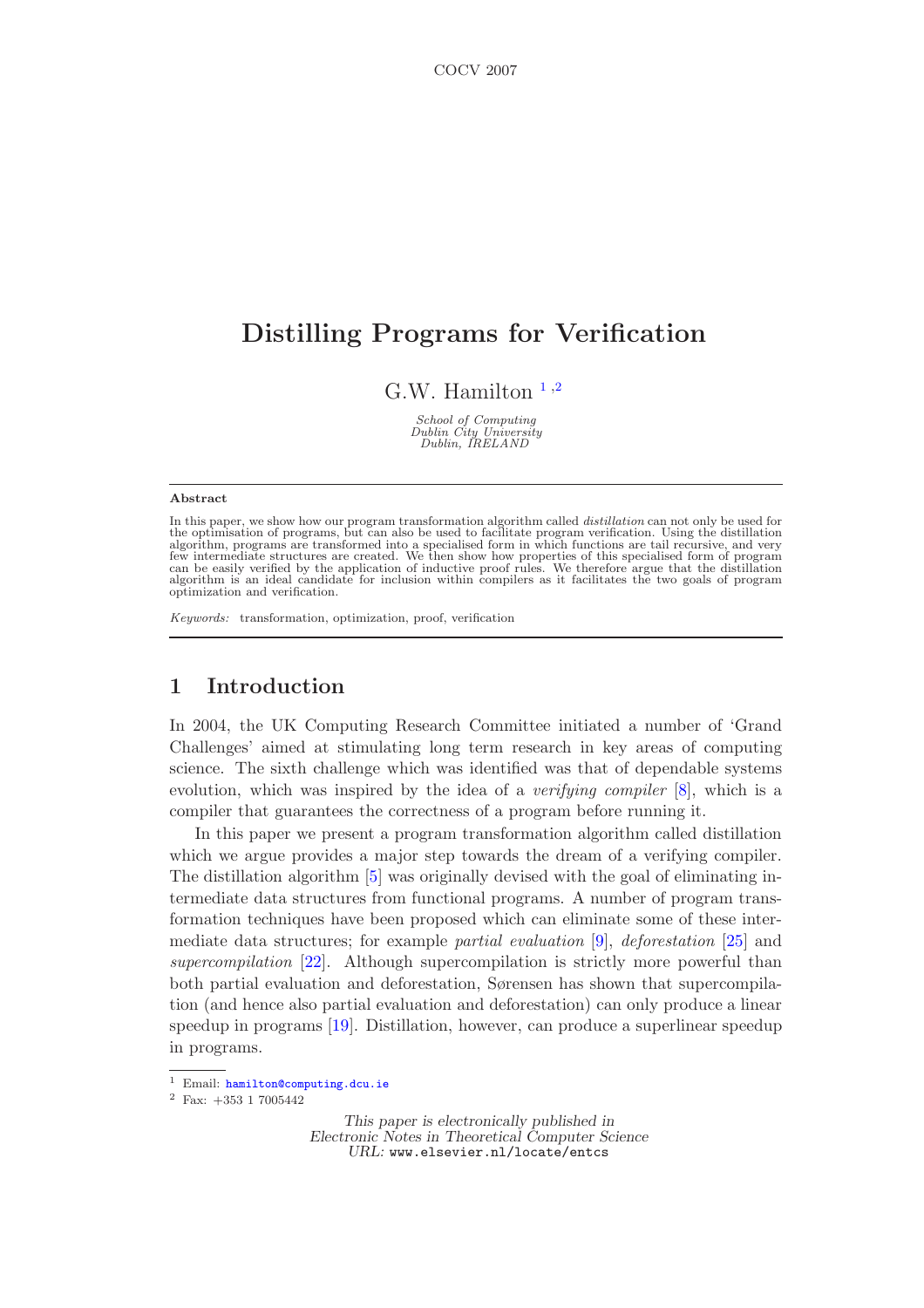Example 1.1 Consider the program shown in Figure [1.](#page-1-0)

```
rev xs
where
rev = \lambda xs case xs of
                   \Box \Rightarrow \Box|x: xs \Rightarrow app (rev xs) [x]app = \lambda xs.\lambda ys. case xs of
                         \Box \Rightarrow ys
                       |x: xs \Rightarrow x : (app xs ys)Fig. 1. Example Program
```
This program reverses the list xs, but in terms of time and space usage, it is quadratic in the length of the list xs. Applying the distillation algorithm to this program, we obtain the program shown in Figure [2,](#page-1-1) which is linear in the length of the list  $xs$ .

> <span id="page-1-0"></span>rev xs where  $rev = \lambda xs. rev' xs$  $rev' = \lambda xs.\lambda ys.$  case xs of  $\Box$   $\Rightarrow$  ys  $x : xs \Rightarrow rev' xs (x : ys)$

> > <span id="page-1-1"></span>Fig. 2. Example Program Transformed

The programs resulting from distillation are in a specialised form in which functions are tail recursive and very few intermediate structures are created. We show that this specialised form is very amenable to the automatic verification of properties of programs through the application of inductive proof rules. We therefore argue that the distillation algorithm is an ideal candidate for inclusion within a compiler as it enables both powerful optimization and program verification.

The remainder of this paper is structured as follows. In Section 2, we define the higher-order language on which the described transformation and verification are performed. In Section 3, we give an overview of the distillation algorithm. In Section 4, we show how the programs resulting from distillation can be verified. Section 5 considers related work and concludes.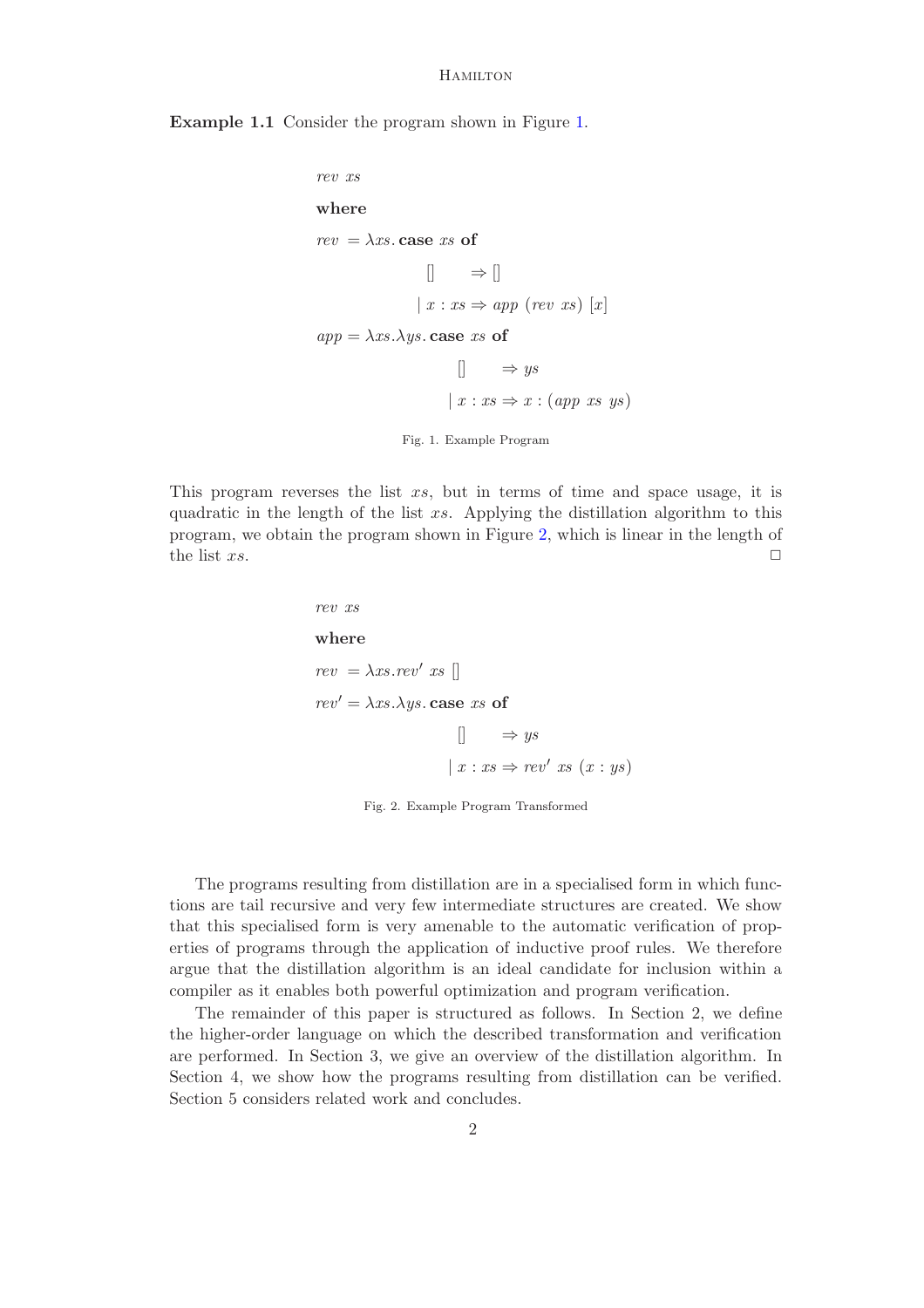# 2 Language

In this section, we describe the language which will be used throughout this paper.

Definition 2.1 [Language] The language for which the described transformations are to be performed is a simple higher-order functional language as shown in Figure [3.](#page-2-0)

|               |          | <i>prog</i> $\therefore$ $\qquad e_0$ where $f_1 = e_1 \dots f_n = e_n$                         | Program                 |
|---------------|----------|-------------------------------------------------------------------------------------------------|-------------------------|
| $e -$         | $ ::= v$ |                                                                                                 | Variable                |
|               |          | $\begin{array}{c} \n\cdot & c \cdot e_1 \cdot \cdot \cdot e_n\n\end{array}$                     | Constructor Application |
|               |          | $\overline{f}$                                                                                  | User-Defined Function   |
|               |          | $\lambda v.e$                                                                                   | $\lambda$ -Abstraction  |
|               |          | $e_0$ $e_1$                                                                                     | Application             |
|               |          | <b>case</b> $e_0$ of $p_1 \Rightarrow e_1 \mid \cdots \mid p_k \Rightarrow e_k$ Case Expression |                         |
| $\mathcal{p}$ |          | $\mathrel{\mathop:}=$ $c \, v_1 \ldots v_n$                                                     | Pattern                 |

<span id="page-2-0"></span>Fig. 3. Language Grammar

Programs in the language consist of an expression to evaluate and a set of function definitions. The intended operational semantics of the language is normal order reduction. It is assumed that the language is typed using the Hindley-Milner polymorphic typing system (so erroneous terms such as  $(c \, e_1 \ldots e_n)$ ) e and case ( $\lambda v.e$ ) of  $p_1 \Rightarrow e_1 \mid \cdots \mid p_k \Rightarrow e_k$  cannot occur). The variables in the patterns of case expressions and the arguments of  $\lambda$ -abstractions are *bound*; all other variables are free. We use  $fv(e)$  to denote the free variables of expression e. We require that each function has exactly one definition and that all variables within a definition are bound. We write  $e \equiv e'$  if e and e' differ only in the names of bound variables.

Each constructor has a fixed arity; for example Nil has arity 0 and Cons has arity 2. We allow the usual notation  $\parallel$  for Nil, x : xs for Cons x xs and  $[x_1, \ldots, x_n]$ for Cons  $x_1 \ldots$  Cons  $x_n$  Nil. We also allow the notation 0 for Zero, 1 for Succ Zero and  $n + 1$  for *Succ n*.

Within the expression **case**  $e_0$  of  $p_1 \Rightarrow e_1 \mid \cdots \mid p_k \Rightarrow e_k$ ,  $e_0$  is called the selector, and  $e_1 \ldots e_k$  are called the *branches*. The patterns in **case** expressions may not be nested. Methods to transform case expressions with nested patterns to ones without nested patterns are described in [\[1](#page-14-6)[,24\]](#page-14-7). No variables may appear more than once within a pattern. We assume that the patterns in a case expression are non-overlapping and exhaustive.  $\Box$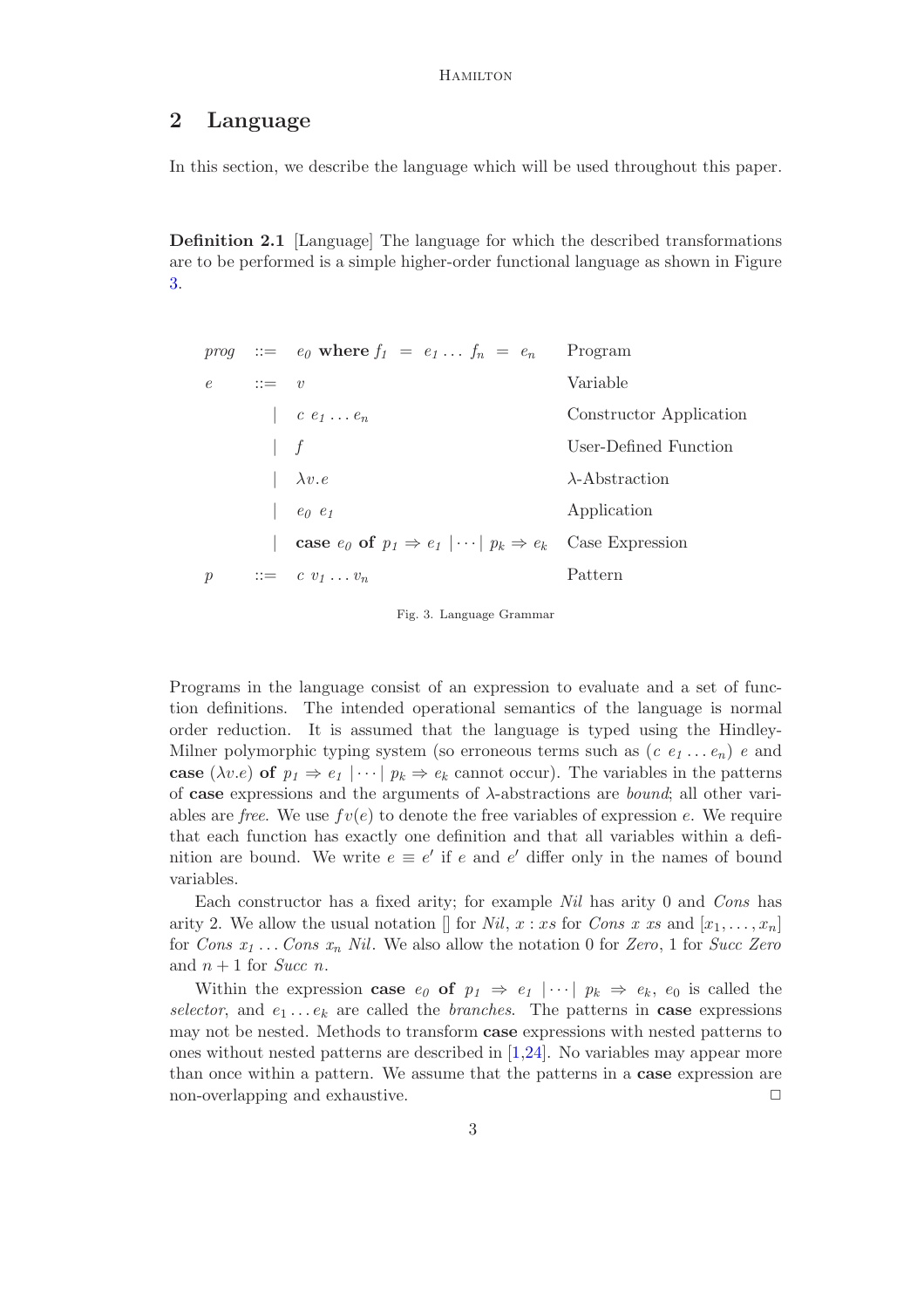## 3 Distillation

In this section, we give an overview of the distillation algorithm; full details of the algorithm can be found in [\[5\]](#page-14-1). The distillation algorithm is a significant advance over the supercompilation algorithm. Using the supercompilation algorithm, it is only possible to obtain a linear improvement in the run-time performance of programs; with distillation it is possible to produce a superlinear improvement.

We define the rules for distillation by identifying the next reducible expression (redex) within some context. An expression which cannot be broken down into a redex and a context is called an observable. These are defined as follows.

Definition 3.1 [Redexes, Contexts and Observables] Redexes, contexts and observables are defined by the grammar shown in Figure [4,](#page-3-0) where red ranges over redexes, *con* ranges over contexts and *obs* ranges over observables.

$$
red ::= f
$$
\n
$$
|\quad (\lambda v.e_0) e_1
$$
\n
$$
|\quad \text{case } (v e_1 ... e_n) \text{ of } p_1 \Rightarrow e'_1 | \cdots | p_k \Rightarrow e
$$
\n
$$
|\quad \text{case } (c e_1 ... e_n) \text{ of } p_1 \Rightarrow e'_1 | \cdots | p_k \Rightarrow e
$$
\n
$$
con ::= \langle \rangle
$$
\n
$$
|\quad \text{con } e
$$
\n
$$
|\quad \text{case } con \text{ of } p_1 \Rightarrow e_1 | \cdots | p_k \Rightarrow e_k
$$
\n
$$
obs ::= v e_1 ... e_n
$$
\n
$$
|\quad c e_1 ... e_n
$$
\n
$$
|\quad \lambda v.e
$$

 $\frac{\prime}{k}$ 

′ k

<span id="page-3-0"></span>Fig. 4. Grammar of Redexes, Contexts and Observables

The expression  $con\langle e \rangle$  denotes the result of replacing the 'hole'  $\langle \rangle$  in con by e.

**Lemma 3.2 (Unique Decomposition Property)** For every expression  $e$ , either e is an observable or there is a unique context *con* and redex  $e'$  s.t.  $e = con\langle e' \rangle$ .

Definition 3.3 [Normal Order Reduction] The core set of transformation rules for distillation are the normal order reduction rules shown in Figure [5](#page-4-0) which defines the map N from expressions to ordered sequences of expressions  $[e_1, \ldots, e_n]$ . We use the notation  $e\{v_1 := e_1, \ldots, v_n := e_n\}$  to represent the simultaneous substitution of the sub-expressions  $e_1, \ldots, e_n$  for the free occurrences of variables  $v_1, \ldots, v_n$ , respectively, within e. The function unfold unfolds the function in the redex of its argument expression as follows:

unfold  $(\text{con}(f)) = \text{con}(e)$  where f is defined by  $f = e$ 

The above reduction rules are mutually exclusive and exhaustive by the unique decomposition property. The rules simply perform normal order reduction, with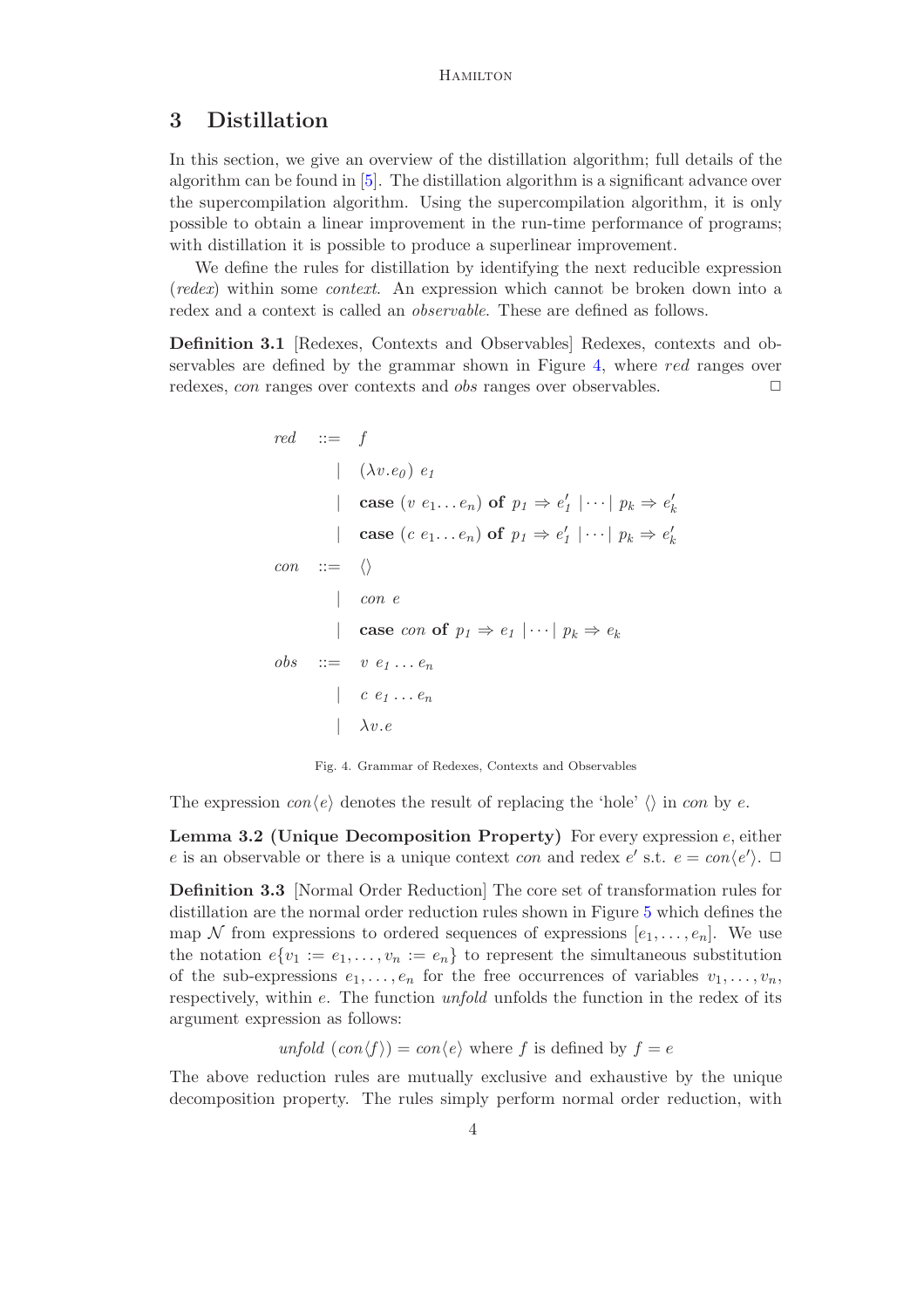$$
\mathcal{N}[v \ e_1 \dots e_n] \quad = [e_1, \dots, e_n]
$$
\n
$$
\mathcal{N}[c \ e_1 \dots e_n] \quad = [e_1, \dots, e_n]
$$
\n
$$
\mathcal{N}[\lambda v.e] \quad = [e]
$$
\n
$$
\mathcal{N}[\text{con}(f)] \quad = [\text{unfold}(\text{con}(f))]
$$
\n
$$
\mathcal{N}[\text{con}(\lambda v \cdot e_0) \ e_1)] \quad = [\text{con}(\text{eq}\{v := e_1\})]
$$
\n
$$
\mathcal{N}[\text{con}(\text{case} \ (v \ e_1 \dots e_n) \text{ of } p_1 \Rightarrow e'_1 \{v' := v \ e_1 \dots e_n\} \ | \ \dots | \ p_k \Rightarrow e'_k \{v' := v \ e_1 \dots e_n\})]
$$
\n
$$
= [v \ e_1 \dots e_n, \text{con}(e'_1 \{v' := p_1\}), \dots, \text{con}(e'_k \{v' := p_k\})]
$$
\n
$$
\mathcal{N}[\text{con}(\text{case} \ (c \ e_1 \dots e_n) \text{ of } p_1 \Rightarrow e'_1 \ | \ \dots | \ p_k \Rightarrow e'_k \rangle]]
$$
\n
$$
= [\text{con}(e_i \{v_1 := e_1, \dots, v_n := e_n\})] \text{ where } p_i = c \ v_1 \dots v_n
$$

#### <span id="page-4-0"></span>Fig. 5. Normal Order Reduction Rules for Disitllation

information propagation within case expressions giving the assumed outcome of the test (this is called *unification-based* information propagation in [\[20\]](#page-14-8)).  $\Box$ 

**Definition 3.4** Process Trees A *process tree* is a directed acyclic graph where each node is labelled with an expression, and all edges leaving a node are ordered. One node is chosen as the root, which is labelled with the original expression to be transformed. Within a process tree t, for any node  $\alpha$ ,  $t(\alpha)$  denotes the label of  $\alpha$ , anc $(t, \alpha)$  denotes the set of ancestors of  $\alpha$  in t, and  $t\{\alpha := t'\}$  denotes the tree obtained by replacing the subtree with root  $\alpha$  in t by the tree t'. Finally, the tree  $e \to t_1, \ldots, t_n$  is the tree with root labelled e and n children which are the subtrees  $t_1, \ldots, t_n$  respectively.  $\Box$ 

A process tree is constructed from an expression e using the following rule:

$$
\mathcal{T}[\![e]\!] = e \to \mathcal{T}[\![e_1]\!], \ldots, \mathcal{T}[\![e_n]\!]
$$
 where  $\mathcal{N}[\![e]\!] = [e_1, \ldots, e_n]$ 

Definition 3.5 [Partial Process Trees] A partial process tree is a process tree which may contain repeat nodes. A repeat node has a dashed edge to an ancestor within the process tree.

**Definition 3.6** [Instance] An expression  $e$  is an *instance* of expression  $e'$ , denoted by  $e' \leq e$ , if there is a substitution  $\theta$  such that  $e' \theta \equiv e$ .

Repeat nodes correspond to a fold step during transformation. When a term is encountered which is an instance of an ancestor term within the process tree, a repeat node is created. This matching ancestor is called a function node.

Thus, if the current expression is  $e$ , and there is an ancestor node  $\alpha$  within the process tree labelled with  $e'$  where e is an instance of  $e'$ , then a dashed edge  $e \rightarrow \alpha$ is created within the process tree, representing the occurrence of a repeat node. As any infinite sequence of transformation steps must involve the unfolding of a function, we only check for the occurrence of a repeat node when the redex of the current expression is a function.

Example 3.7 Consider the program shown in Figure [6.](#page-5-1)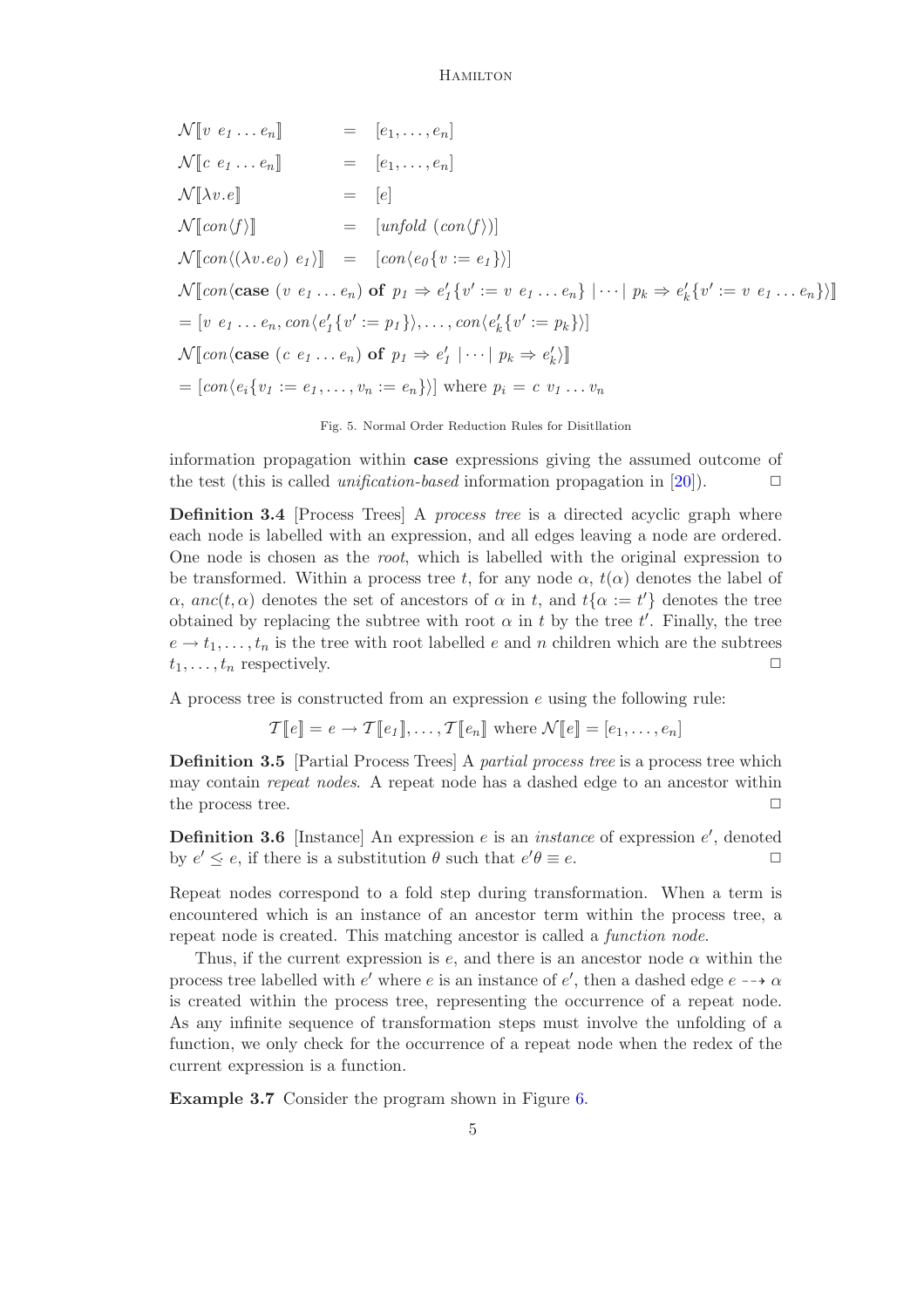$$
app (app xs ys) zs
$$
\nwhere

\n
$$
app = \lambda xs.\lambda ys. case xs of
$$
\n
$$
\begin{array}{ccc}\n & \rightarrow ys \\
 & x : xs \Rightarrow x : (app xs ys)\n\end{array}
$$

<span id="page-5-1"></span>Fig. 6. Example Program

Transformation of this program produces the partial process tree given in Figure  $7^3$  $7^3$  $7^3$  .

<span id="page-5-0"></span>

<span id="page-5-2"></span>Fig. 7. Example Partial Process Tree

 $\Box$ 

Definition 3.8 [Residual Program Construction] A residual program can be constructed from the partial process tree resulting from supercompilation using the rules  $\mathcal C$  as shown in Figure [8.](#page-6-0)  $\Box$ 

The residual program constructed from the partial process tree in Figure [7](#page-5-2) is shown in Figure [9](#page-6-1)

If the transformation rules presented so far were left unsupervised, non-termination could arise, even in the presence of folding. This non-termination will always involve encountering expressions which are embeddings of previously encountered expressions. We therefore allow transformation to continue until an embedding of a previously encountered term is encountered within the current one, at which point generalization is performed to ensure termination of the transformation process.

The form of embedding which we use to guide generalization is known as *home*omorphic embedding. The homeomorphic embedding relation was derived from results by Higman [\[7\]](#page-14-9) and Kruskal [\[11\]](#page-14-10) and was defined within term rewriting systems [\[4\]](#page-14-11) for detecting the possible divergence of the term rewriting process. Variants of this relation have been used to ensure termination within supercompilation [\[20\]](#page-14-8),

<span id="page-5-3"></span><sup>3</sup> This process tree, and later ones presented in this paper, have been simplified for ease of presentation.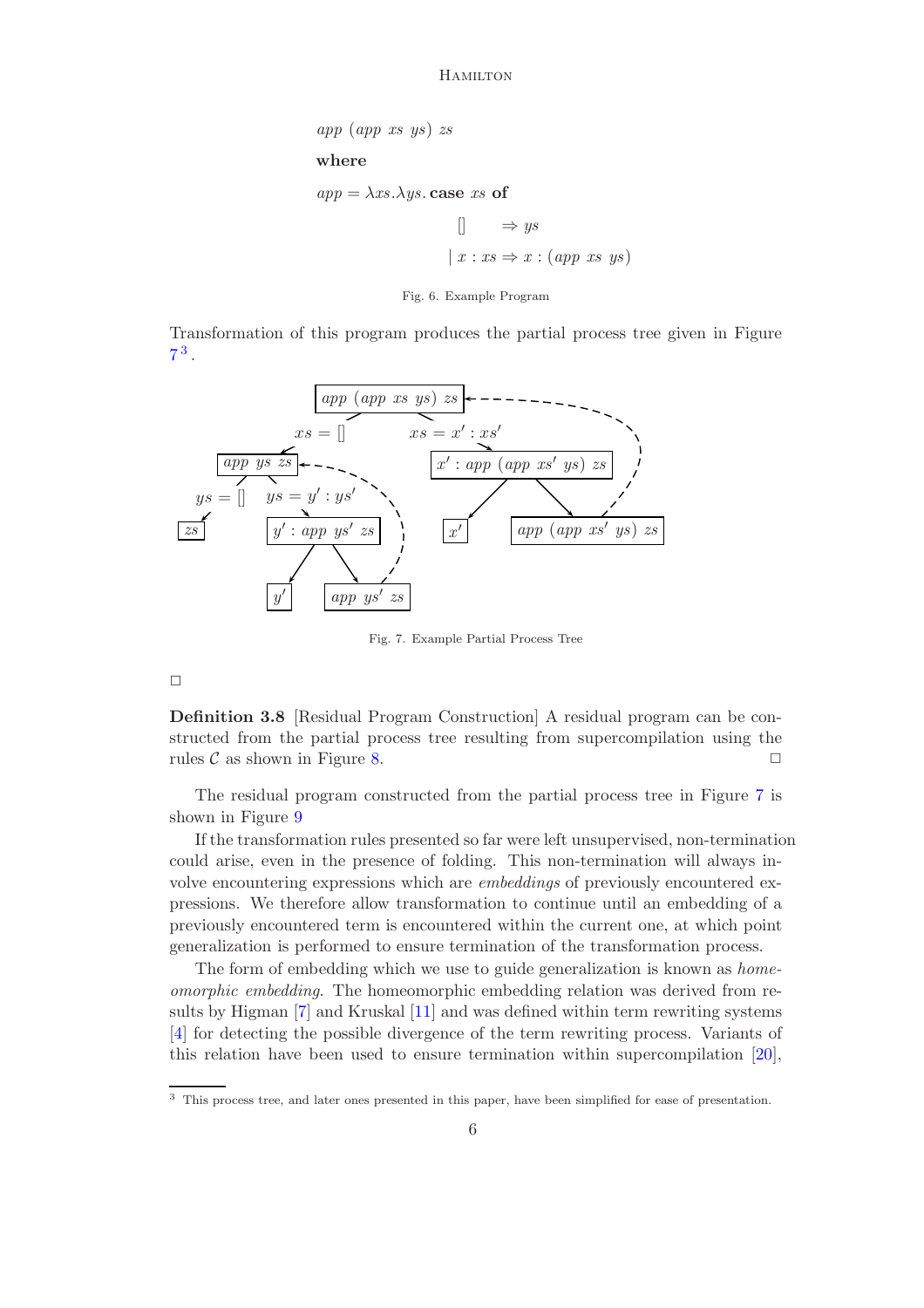$$
\mathcal{C}[\![ (v \ e_1 \ldots e_n) \to t_1, \ldots, t_n ] ] = v (\mathcal{C}[\![t_1]\!]) \ldots (\mathcal{C}[\![t_n]\!])
$$
\n
$$
\mathcal{C}[\![ (c \ e_1 \ldots e_n) \to t_1, \ldots, t_n ] ] = c (\mathcal{C}[\![t_1]\!]) \ldots (\mathcal{C}[\![t_n]\!])
$$
\n
$$
\mathcal{C}[\![ (\lambda v.e) \to t ] ] ] = \lambda v. (\mathcal{C}[\![t]\!])
$$
\n
$$
\mathcal{C}[\![ \alpha = (con\!\! f \rbrace) \to t ] ] = \text{letree } f' = \lambda v_1 \ldots v_n. \mathcal{C}[\![t]\!]
$$
\n
$$
\text{in } f' v_1 \ldots v_n, \text{ if } \exists \beta \in t. \beta \to \alpha
$$
\n
$$
\beta \equiv \alpha \{v_1 := e_1, \ldots, v_n := e_n\}
$$
\n
$$
\mathcal{C}[\![ \beta = (con\!\! f \rbrace) \to \alpha] = f' e_1 \ldots e_n
$$
\n
$$
\beta \equiv \alpha \{v_1 := e_1, \ldots, v_n := e_n\}
$$
\n
$$
\mathcal{C}[\![ (con\!\! (\lambda v.e_0) e_1 \rangle) \to t ] ] = \mathcal{C}[\![t]\!]
$$
\n
$$
\mathcal{C}[\![ (con\!\! (\lambda v.e_0) e_1 \rangle) \to t ] ] = \mathcal{C}[\![t]\!]
$$
\n
$$
\mathcal{C}[\![ (con\!\! (\text{case } (e \ e_1 \ldots e_n) \text{ of } p_1 \Rightarrow e_1' \mid \cdots \mid p_k \Rightarrow e_k \rangle) \to t ] = \mathcal{C}[\![t]\!]
$$
\n
$$
\mathcal{C}[\![ (con\!\! (\text{case } (v \ e_1 \ldots e_n) \text{ of } p_1 \Rightarrow e_1 \mid \cdots \mid p_k \Rightarrow e_k \rangle) \to t_0, \ldots, t_n ] ]
$$
\n
$$
= \text{case } (\mathcal{C}[\![t_0]\!]) \text{ of } p_1 \Rightarrow \mathcal{C}[\![t_1]\!] \mid \cdots \mid p_n \Rightarrow \mathcal{C}[\![t_n]\!]
$$

<span id="page-6-0"></span>Fig. 8. Rules For Constructing Residual Programs

letrec

 $f0 = \lambda xs.\lambda ys.\lambda zs.$  case xs of  $\Box \Rightarrow$  letrec  $f1 = \lambda y s.\lambda z s.\textbf{case } y s \textbf{ of }$  $\Box$   $\Rightarrow$  zs  $| y' : y s' \Rightarrow y' : (f1 \text{ ys' zs})$ in f1 ys zs

 $x': xs' \Rightarrow x': (f0 xs' ys xs)$ 

in  $f0$  xs ys zs

<span id="page-6-1"></span>Fig. 9. Constructed Residual Program

partial evaluation  $[14]$  and partial deduction  $[2,12]$  $[2,12]$ . It can be shown that the homeomorphic embedding relation  $\triangleleft$  is a *well-quasi-order*, which is defined as follows.

**Definition 3.9** [Well-Quasi Order] A well-quasi order on a set  $S$  is a reflexive, transitive relation  $\leq_S$  such that for any infinite sequence  $s_1, s_2, \ldots$  of elements from S there are numbers  $i, j$  with  $i < j$  and  $s_i \leq_S s_j$ .

This ensures that in any infinite sequence of expressions  $e_0, e_1, \ldots$  there definitely exists some  $i < j$  where  $e_i \leq e_j$ , so an embedding must eventually be encountered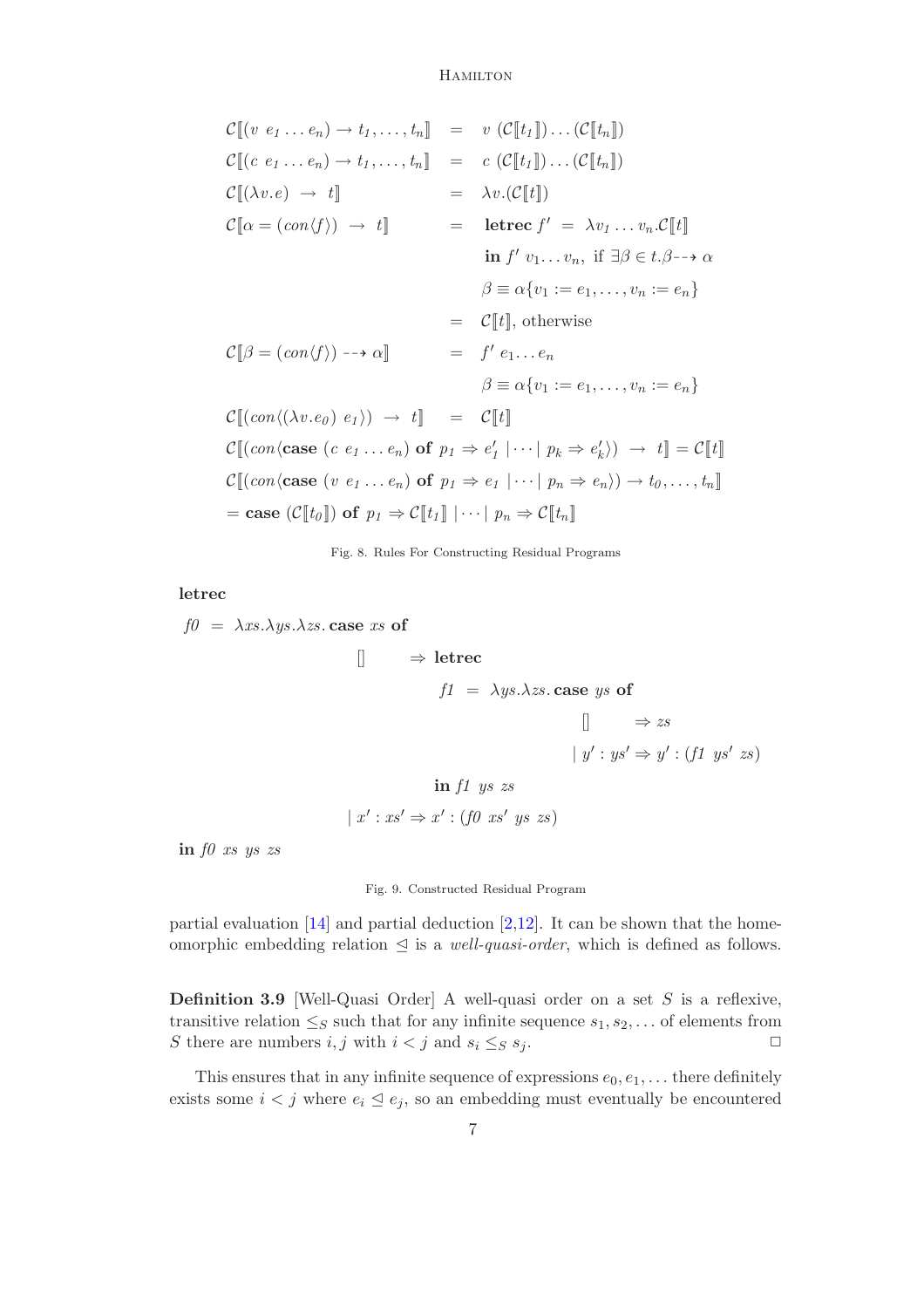and transformation will not continue indefinitely. If  $e_i \leq e_j$  then all of the subexpressions of  $e_i$  are present in  $e_j$  embedded in extra sub-expressions. This is defined more formally as follows.

Definition 3.10 [Homeomorphic Embedding Relation]

| Variable            | Diving                             | Coupling                                                                                                     |
|---------------------|------------------------------------|--------------------------------------------------------------------------------------------------------------|
|                     | $e \trianglelefteq e_i$ for some i | $e_i \trianglelefteq e'_i$ for all i                                                                         |
| $x \triangleleft y$ |                                    | $e \trianglelefteq \phi(e_1, \ldots, e_n)$ $\phi(e_1, \ldots, e_n) \trianglelefteq \phi(e'_1, \ldots, e'_n)$ |

This embedding relation is extended slightly to be able to handle constructs such as  $\lambda$ -abstraction and **case** which may contain bound variables. In these instances, the corresponding binders within the two expressions must also match up.  $\Box$ 

<span id="page-7-0"></span>Example 3.11 Some examples of the homeomorphic embedding relation are as follows.

| 1. $f_1 \ x \trianglelefteq f_2 \ (f_1 \ y)$                      | 5. $f(gx) \ntrianglelefteq f y$ |  |
|-------------------------------------------------------------------|---------------------------------|--|
| 2. $f_1 x \leq f_1 (f_2 y)$                                       | 6. $f(gx) \nleq g y$            |  |
| 3. $f_1(f_3 x) \le f_1(f_2(f_3 y))$ 7. $f(g x) \nleq g(f y)$      |                                 |  |
| 4. $f_1(x,x) \leq f_1(f_2, y, f_2, y)$ 8. $f(g, x) \nleq f(h, y)$ |                                 |  |

In distillation, generalization is performed when an expression is encountered which is either an instance or an embedding of a previously encountered expression. To represent the result of generalization, we introduce a let construct of the form let  $v_1 = e_1, \ldots, v_n = e_n$  in  $e_0$  into our language. This represents the extraction of the expressions  $e_1, \ldots, e_n$ , which will be transformed separately. If an expression  $e$  is encountered which is an instance of a previously encountered expression  $e'$  such that  $e = e^{t} \{v_1 := e_1, \ldots, v_n := e_n\}$ , then we replace the expression e with the expression let  $v_1 = e_1, \ldots, v_n = e_n$  in  $e'$ .

If an expression  $e$  is encountered which is an embedding of a previously encountered expression  $e'$ , generalization is also performed. This generalization of e and e' is the most specific generalization, denoted by  $e \sqcap e'$ , as defined in term algebra [\[4\]](#page-14-11). When an expression is generalized, sub-expressions within it are replaced with variables, which implies a loss of knowledge about the expression. The most specific generalization therefore entails the least possible loss of knowledge.

**Definition 3.12** [Generalization] A generalization of expressions  $e$  and  $e'$  is a triple  $(e_g, \theta, \theta')$  where  $\theta$  and  $\theta'$  are substitutions such that  $e_g\theta \equiv e$  and  $e_g\theta' \equiv e'$  $\Box$ 

Definition 3.13 [Most Specific Generalization] A most specific generalization of expressions e and e' is a generalization  $(e_g, \theta, \theta')$  such that for every other generalization  $(e'_g, \theta'', \theta''')$  of e and e',  $e_g$  is an instance of  $e'_g$ . The most specific generalization, denoted by  $e \sqcap e'$ , of two expressions e and  $e'$  is computed by exhaustively applying the following rewrite rules to the initial triple  $(v, \{v := e\}, \{v := e'\}).$ 

$$
(e, \{v := \phi(e_1, \dots, e_n)\} \cup \theta, \{v := \phi(e'_1, \dots, e'_n)\} \cup \theta')
$$
  

$$
\Downarrow
$$
  

$$
(e\{v := \phi(v_1, \dots, v_n)\}, \{v_1 := e_1, \dots, v_n := e_n\} \cup \theta, \{v_1 := e'_1, \dots, v_n := e'_n\} \cup \theta')
$$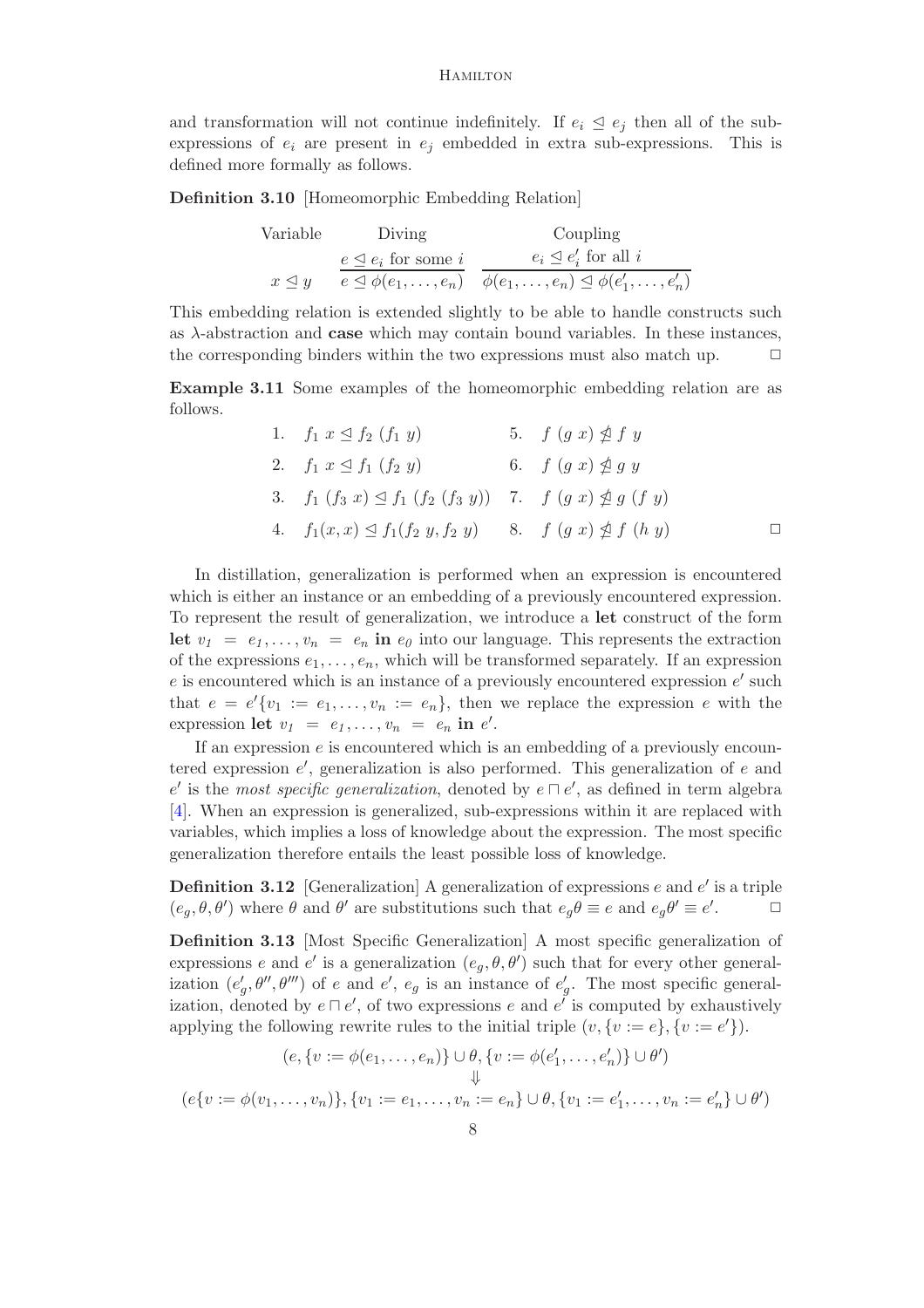$$
(e, \{v_1 := e', v_2 := e'\} \cup \theta, \{v_1 := e'', v_2 := e''\} \cup \theta')
$$
  

$$
\Downarrow
$$
  

$$
(e\{v_1 := v_2\}, \{v_2 := e'\} \cup \theta, \{v_2 := e''\} \cup \theta')
$$

 $\Box$ 

The first of these rewrite rules is for the case where both expressions have the same functor at the outermost level. In this case, this is made the outermost functor of the resulting generalized expression, and this functor is removed from each of the two expressions. The second rule identifies common sub-expressions within an expression. The results of applying this most specific generalization to items 1-4 in Example [3.11](#page-7-0) are as follows:

- (i)  $(v, \{v := f_1 \ x\}, \{v := f_2 \ (f_1 \ y)\})$
- (ii)  $(f_1 v, \{v := x\}, \{v := f_2 y\})$
- (iii)  $(f_1 v, \{v := f_3 x\}, \{v := f_2 (f_3 y)\})$
- (iv)  $(f_1(v, v), \{v := x\}, \{v := f_2 y\})$

When we encounter an expression  $e$  which is an embedding of a previously encountered expression  $e'$ , we calculate the most specific generalization of e and  $e'$ . If the redex of this most specific generalization is a variable, then the partial process subtree rooted at e is replaced by the result of transforming the generalized form of  $e$ . Otherwise, the partial process subtree rooted at  $e'$  is replaced by the result of transforming the generalized form of  $e'$ . The generalized forms of these expressions are constructed using the abstract operation.

**Definition 3.14** [Abstract Operation]  
\n
$$
abstract(e, e') = \text{let } v_1 = e_1, ..., v_n = e_n \text{ in } e_g
$$
\nwhere  $e \sqcap e' = (e_g, \{v_1 := e_1, ..., v_n := e_n\}, \theta)$ 

Many of the sub-terms which are extracted by generalization may actually be intermediate, but will not be removed if they are permanently extracted. We therefore futher transform these generalized terms to remove these possibly intermediate structures. Thus, if a node within the partial process tree is labelled with a term which has been generalized, we replace this node with a new one which has the program constructed from this node as its label. This new node is then further transformed. Generalizations which are performed on nodes labelled with constructed programs are permanent and are not further transformed.

We now give a more formal definition of distillation. The rule for transforming a node  $\beta$  within a partially constructed tree t, where the label of  $\beta$  is an expression with a function in the redex position is as follows:

if  $\exists \alpha \in anc(t,\beta).t(\alpha) \leq t(\beta)$ then  $(t{\beta := t(\beta) \dashrightarrow \alpha}){\alpha := \mathcal{T}}[\mathcal{C}[\![\alpha]\!]]$ else if  $\exists \alpha \in anc(t,\beta).t(\alpha) \leq t(\beta)$ then if  $t(\alpha) \sqcap t(\beta) = con\langle v \rangle$ then  $t\{\beta := \mathcal{T}[\mathcal{C}[\mathcal{T}[\mathit{abstract}(t(\beta), t(\alpha))]]]]\}$ else  $t\{\alpha := \mathcal{T} \llbracket \mathcal{C} \llbracket \mathcal{T} \rrbracket \text{abstract}(t(\alpha), t(\beta)) \rrbracket \rrbracket\}$ else  $t\{\beta := t(\beta) \rightarrow \mathcal{T}[\![\mathit{unfold}(t(\beta))]\!] \}$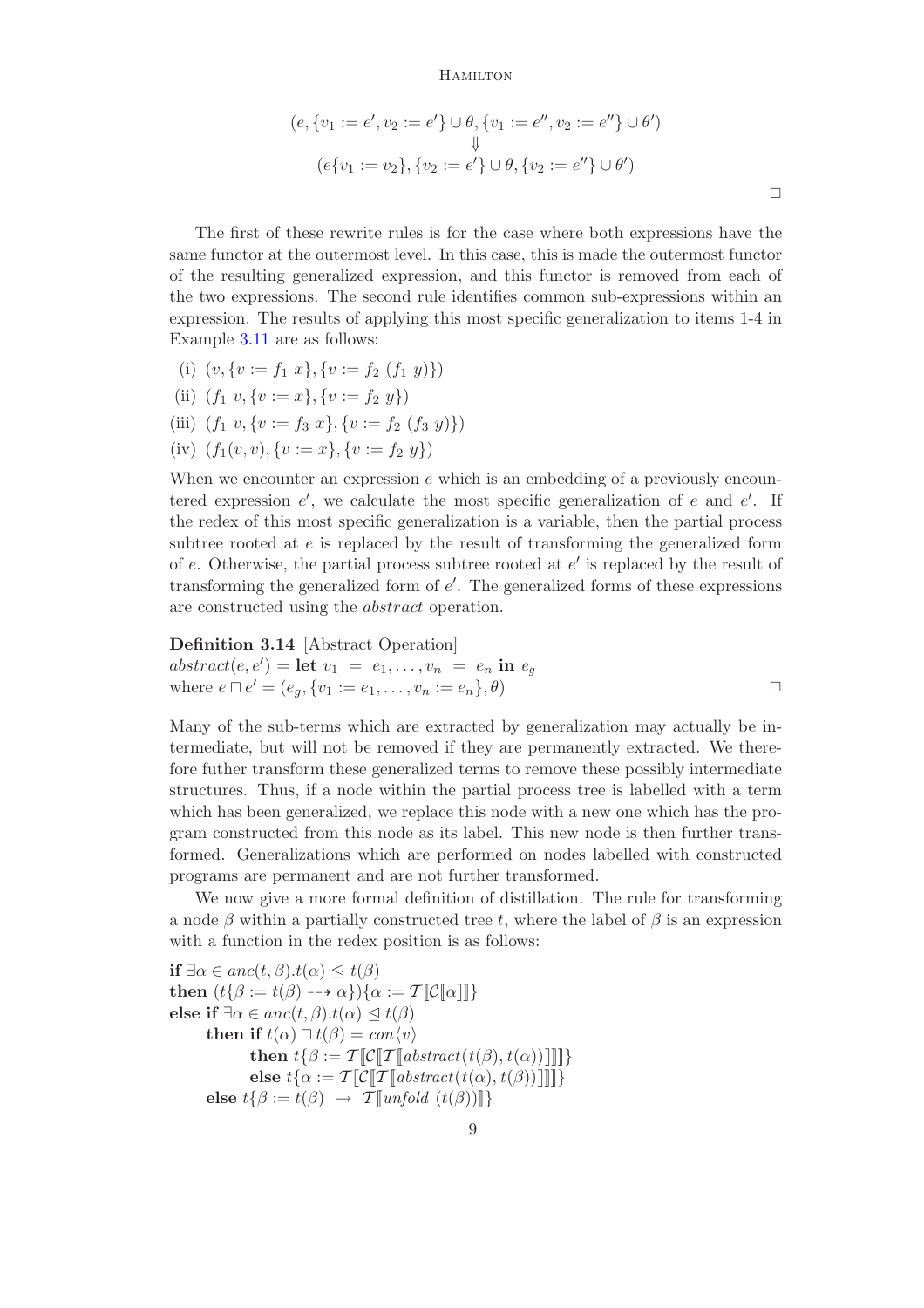The rule for transforming a node  $\beta$  within a partially constructed tree t, where the label of  $\beta$  is a constructed program is as follows:

if  $\exists \alpha \in anc(t,\beta).t(\alpha) \leq t(\beta)$ then  $t\{\beta := t(\beta) \dashrightarrow \alpha\}$ else if  $\exists \alpha \in anc(t,\beta).t(\alpha) \lhd t(\beta)$ then  $t\{\alpha := \mathcal{T}[\text{abstract}(t(\alpha), t(\beta))]\}$ else  $t\{\beta := t(\beta) \rightarrow \mathcal{T}[\text{unfold } (t(\beta))]\}$ 

Definition 3.15 [Distilled Form] The expressions resulting from distillation are in distilled form  $dt^{\{\}}$ , where within a term of the form  $dt^{\rho}$ ,  $\rho$  denotes the set of all variables which have been introduced using let expressions. The form  $dt^{\rho}$  is defined as follows:

$$
dt^{\rho} ::= v dt_1^{\rho} ... dt_n^{\rho}
$$
  
\n
$$
\begin{array}{ccc}\n & \vdots & \vdots & \vdots & \vdots \\
 & \lambda v \cdot dt^{\rho} & & \vdots \\
 & \downarrow \lambda v \cdot dt^{\rho} & & \vdots \\
 & \downarrow \text{there } f = \lambda v_1 ... v_n \cdot dt^{\rho} \text{ in } f v_1' ... v_n' \\
 & \downarrow & f v_1 ... v_n \\
 & \downarrow & \text{case } (v \, dt_1^{\rho} ... dt_n^{\rho}) \text{ of } p_1 \Rightarrow dt_1^{\rho} | \cdots | p_k \Rightarrow dt_k^{\rho}, v \notin \rho \\
 & \downarrow & \text{let } v = dt_0^{\rho} \text{ in } dt_1^{\rho \cup \{v\}}\n \end{array}
$$

Proofs of the correctness and termination of the distillation can be found in [\[5\]](#page-14-1).

# 4 Verifying Distilled Programs

In this section, we show how programs can be verified using the distillation algorithm. In order to prove a property p of a program  $e_0$  where  $f_1 = e_1 \ldots f_n = e_n$ , we apply the distillation algorithm to the program  $p(e_0)$  where  $f_1 = e_1 \ldots f_n = e_n$ . The result of this transformation will be a boolean expression which is in distilled form. Inductive proof rules are then applied to this expression to verify it. The functions within the boolean expression are all potential inductive hypotheses. If one of the parameters in a recursive call of one of these functions is decreasing, then this inductive hypothesis can be applied, and the value True returned. If, however, all of the parameters in a recursive call of one of these functions are non-decreasing, then the function is potentially non-terminating, so the undefined value  $\perp$  is returned.

Definition 4.1 [Decreasing Parameter] A parameter is decreasing from value e to value  $e'$ , denoted by  $e' \sqsubset e$ , if  $e'$  is a sub-component of  $e$ .

Definition 4.2 [Non-Decreasing Parameter] A parameter is non-decreasing from value e to value e', denoted by  $e \sqsubseteq e'$ , if  $e \sqsubset e'$  or  $e = e'$ .  $\Box$ 

The inductive proof rules are shown in Figure [10.](#page-10-0) Within these rules,  $\phi$  contains the set of previously encountered function calls which are the potential inductive hypotheses.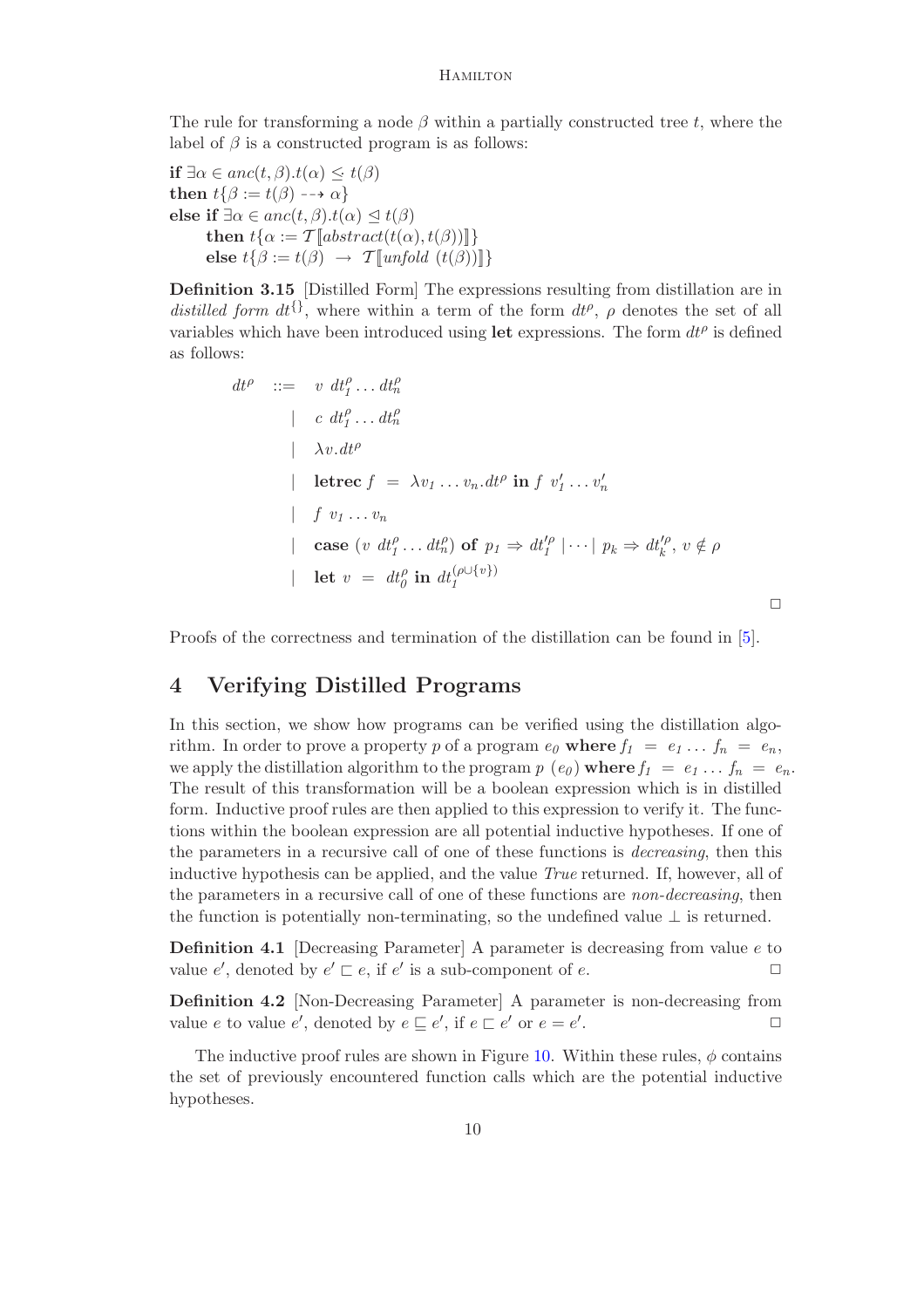(1) 
$$
\mathcal{P}[v e_1...e_n] \phi = False
$$
  
\n(2)  $\mathcal{P}[c e_1...e_n] \phi = c (\mathcal{P}[e_1] \phi) ... (\mathcal{P}[e_n] \phi)$   
\n(3)  $\mathcal{P}[let v = e_0 in e_1] \phi$   
\n $= \mathcal{P}[e_1] \phi$   
\n(4)  $\mathcal{P}[case (v e_1...e_n) \text{ of } p_1 \Rightarrow e_1 | \cdots | p_n \Rightarrow e_n] \phi$   
\n $= (\mathcal{P}[e_1] \phi) \land ... \land (\mathcal{P}[e_n] \phi)$   
\n(5)  $\mathcal{P}[let \text{rec } f = \lambda v_1 ... v_n e_0 in f v'_1 ... v'_n] \phi$   
\n $= \mathcal{P}[e_0[v'_1/v_1, ..., v'_n/v_n]] (\phi \cup \{f v'_1 ... v'_n\})$   
\n $= \begin{cases} True, & \text{if } \exists (f e'_1 ... e'_n) \in \phi . \exists i \in \{1 ... n\}. e_i \subseteq e'_i \\ \bot, & \text{if } \exists (f e'_1 ... e'_n) \in \phi . \forall i \in \{1 ... n\}. e'_i \subseteq e_i \\ \mathcal{P}[e'_0] \phi', & \text{otherwise} \end{cases}$ 

where

$$
f = \lambda v_1 \dots v_n \cdot e_0
$$
  
\n
$$
e'_0 = e_0[e_1/v_1, \dots, e_n/v_n]
$$
  
\n
$$
\phi' = \phi \cup \{f \ e_1 \dots e_n\}
$$

#### <span id="page-10-0"></span>Fig. 10. Inductive Proof Rules

These rules can be explained as follows. In rule (1), if we encounter a variable, the value False is returned, as this is one possible value of this variable (it must be a boolean). In rule  $(2)$ , if we encounter a constructor, then we return the value of this constructor (again, this must be a boolean). In rule (3), if we encounter a let expression, then we apply the proof rules to the expression from which a subexpression has been extracted; this corresponds to generalization. In rule (4), if we encounter a case expression, we need to apply the proof rules to all the branches of the case to show that they are all true. In rule  $(5)$ , if we encounter a letrec expression, we add the function call to the set  $\phi$  and further apply the proof rules to the unfolded function call. In rule (6), if we encounter a function call, then we look within  $\phi$  for previous calls of this function. If one of the parameters in the current call is decreasing, then we apply the inductive hypothesis and return the value True. If all of the parameters in the current call are non-decreasing, then the function is potentially non-terminating so we return the value ⊥. Otherwise, we add the function call to the set  $\phi$  and further apply the proof rules to the unfolded function call. Note that there is no rule for expressions of the form  $\lambda v.e$  as the proof rules are only applied to expressions of type boolean.

It is possible that overgeneralization can occur, thus turning a theorem into a non-theorem (but not the converse). This means that our theorem prover may determine that a correct program is not actually correct. However, if our theorem prover determines that a program is correct, then this is definitely the case.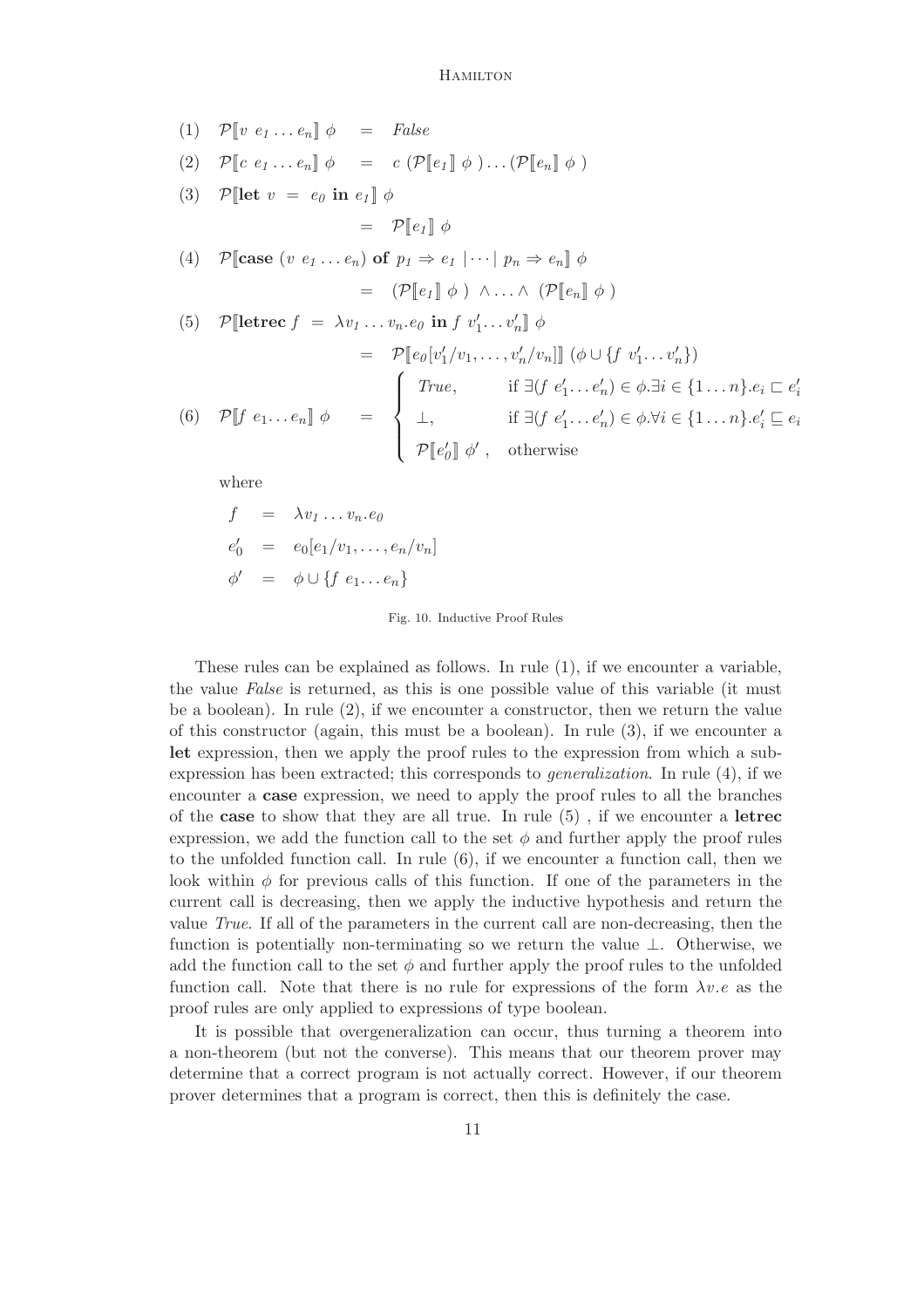Example 4.3 Consider the program shown in Figure [11](#page-11-0) for sorting lists of natural numbers.

> sort xs where sort =  $\lambda xs$  case xs of  $\Box \Rightarrow \Box$  $|x:xs \Rightarrow insert\ x\ (sort\ xs)$ insert =  $\lambda y.\lambda xs.$  case xs of  $\Box$   $\Rightarrow$  [y]  $x': s' \Rightarrow \text{case} (less x' y) \text{ of }$  $True \Rightarrow x' : insert \ y \ xs'$ | False  $\Rightarrow$  y : xs less =  $\lambda x.\lambda y$ . case y of  $Zero \Rightarrow False$ | Succ  $y' \Rightarrow$  case x of  $Zero \Rightarrow True$

> > | Succ  $x' \Rightarrow less \ x' \ y'$

<span id="page-11-0"></span>

If we want to verify this program, we need to show that the list resulting from the program is sorted, so we define a property to this effect as shown in Figure [12.](#page-11-1)

```
sorted =\lambda xs case xs of
                             Nil \Rightarrow True| Cons x \text{ } xs \Rightarrow sorted' \text{ } x \text{ } xssorted' = \lambda x.\lambda xs. case xs of
                                  Nil \Rightarrow True| Cons y ys \Rightarrow case (less x y) of
                                                              True \Rightarrow sorted' \text{ } u \text{ } vs\text{False} \Rightarrow \text{False}
```
<span id="page-11-1"></span>Fig. 12. Required Property for List Sorting Program

This property is applied to the program for sorting lists to obtain the boolean expression sorted (sort xs). This expression is transformed by the distillation algorithm into the program shown in Figure [13.](#page-12-0)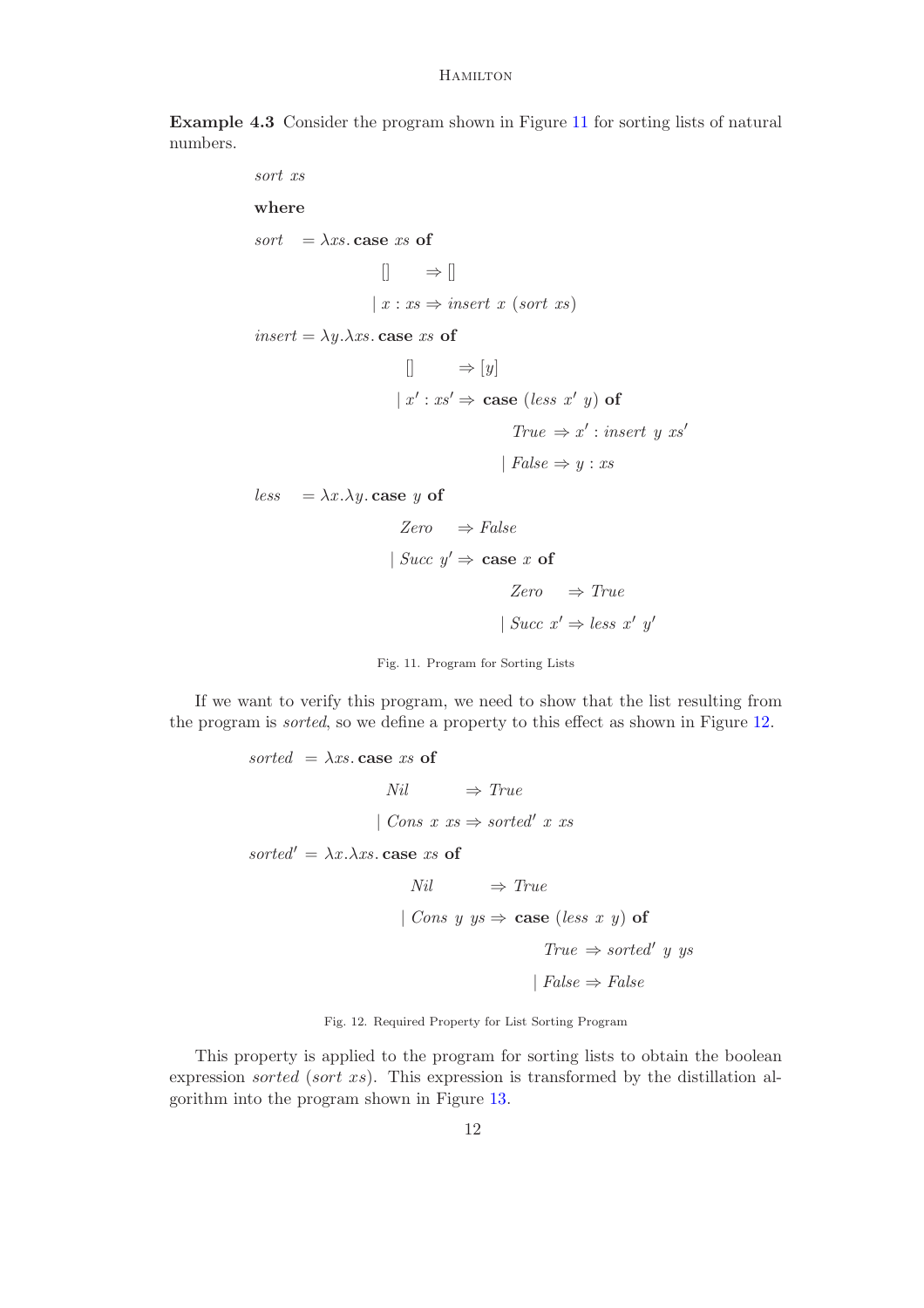```
case xs of
     \Box \Rightarrow True\vert x : xs \Rightarrow letrec f\theta = \lambda xs case xs of
                                                    \Box \Rightarrow True\vert x' : xs' \Rightarrow f0 \; xs'in f0 xs
```
<span id="page-12-0"></span>Fig. 13. Resulting Program

The verification of this program now proceeds as shown in Figure [14](#page-13-0)  $\Box$ 

## 5 Conclusion and Related Work

In this paper, we have presented a novel transformation algorithm called distillation, which can produce a superlinear speedup in programs. This represents a major advance over existing unfold/fold transformation techniques, which can only produce a linear improvement. We have shown that, not only is distillation useful for performing program optimization, it also facilitates the relatively straightforward verification of the resulting programs. We therefore argue that the distillation algorithm is an ideal candidate for inclusion within a compiler as it enables both powerful optimization and program verification.

The distillation algorithm was largely inspired by supercompilation, which was originally formulated in the early seventies by Turchin and has been further developed in the eighties [\[22\]](#page-14-4). The form of generalization used by Turchin is described in [\[23\]](#page-14-15). This involves looking at the call stack to detect recurrent patterns of function calls. Interest in supercompilation was revived in the nineties through the positive supercompiler [\[19\]](#page-14-5), and the homeomorphic embedding relation was later proposed to guide generalization and ensure termination of positive supercompilation [\[20\]](#page-14-8). Supercompilation has been used for the verification of infinite state systems [\[13\]](#page-14-16), with some limited success.

The distillation algorithm would be of equivalent power to the supercompilation algorithm if the terms which are extracted on performing generalization were not substituted back in to the generalized term. This means that over-generalization would occur quite frequently when using supercompilation, thus greatly limiting its power. Also, in order to show that the program resulting from supercompilation terminates, Turchin requires that all functions are total, so the onus is on the user to show that this really is the case. In order to show that the program resulting from distillation terminates, we simply need to show it is infinitely progressing [\[3\]](#page-14-17), which is much easier to check automatically.

A number of papers illustrate the relationship between the unfold/fold transformation technique and the proofs of program properties, both for functional and logic programs [\[10,](#page-14-18)[15,](#page-14-19)[16,](#page-14-20)[18,](#page-14-21)[17\]](#page-14-22). However, the folding mechanism which is used in this work is not as powerful as the folding mechanism presented here, so less program properties can be verified using these techniques.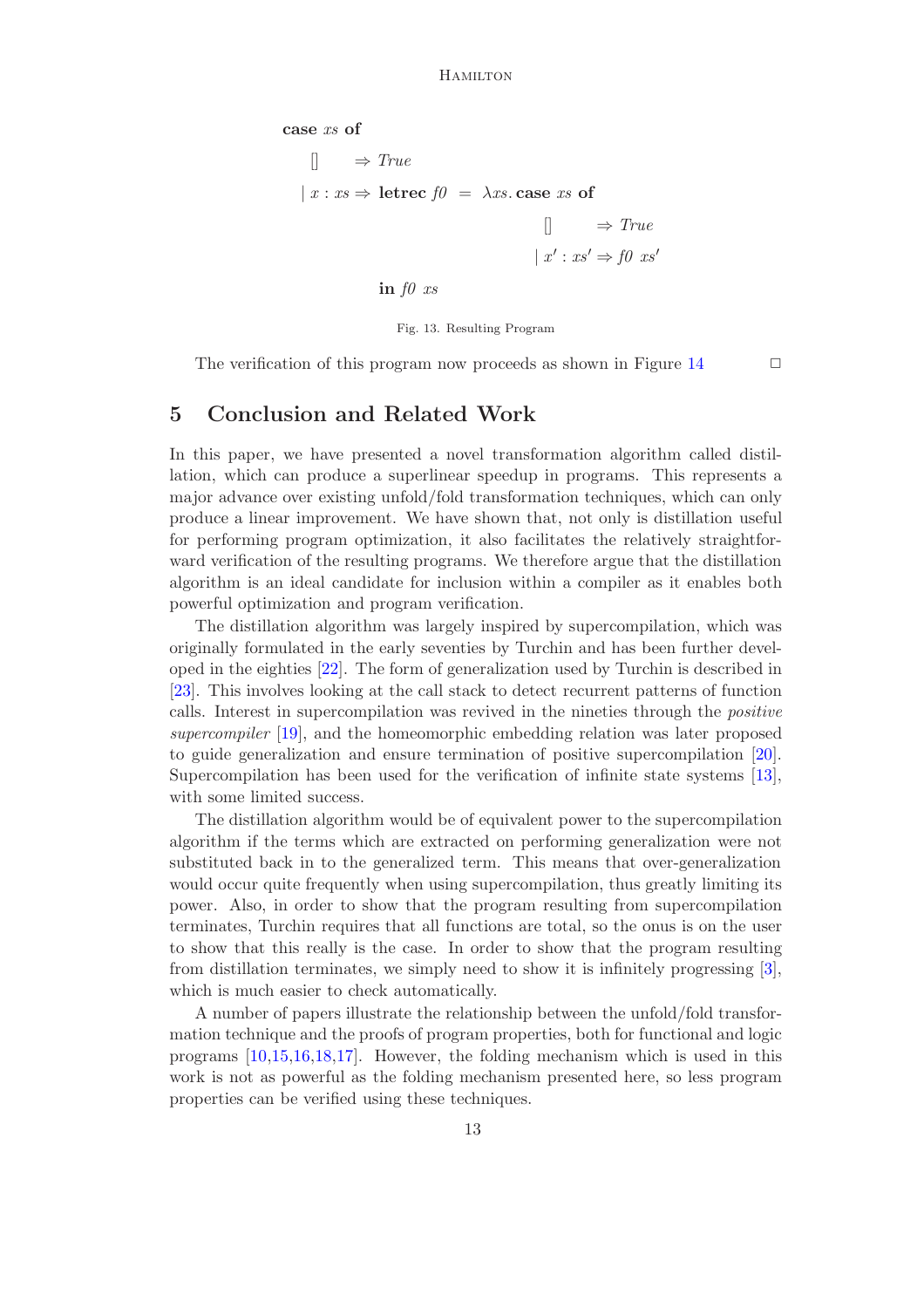$P[$  case xs of  $\Box \Rightarrow True$  $|x:xs \Rightarrow$  letrec  $f0 = \lambda xs$  case xs of  $\Box \Rightarrow True$  $\vert x' : xs' \Rightarrow f0 \; xs'$ in  $f0$  xs  $\vert \{ \}$  $\mathcal{P}[True]$  {} )  $\wedge$  ( $\mathcal{P}[$  letrec  $f0 = \lambda xs$  case xs of  $\Box \Rightarrow True$  $\vert x' : xs' \Rightarrow f0 \; xs'$ in  $f0$   $xs$  {})  $(by (4))$  $= True \wedge (\mathcal{P} \parallel \text{letrec } f0 = \lambda xs \text{. case } xs \text{ of }$  $\Box \Rightarrow True$  $\vert x' : xs' \Rightarrow f0 \; xs'$ in  $f0$   $xs$   $\{\}\$ (by (2))  $= True \wedge (\mathcal{P} \vert \text{ case } xs \text{ of }$  $\Box \Rightarrow True$  $x': xs' \Rightarrow f0 xs' \rbrack \{f0 xs\})$ (by (5)) =  $True \wedge (\mathcal{P}[[True]] \{f0 xs\}) \wedge (\mathcal{P}[[f0 xs']] \{f0 xs\})$  (by (4))  $= True \wedge True \wedge (\mathcal{P}[[f0 xs']] \{f0 xs\})$  (by (2))  $= True \wedge True \wedge True$  (by (6))  $=$   $True$ 

#### <span id="page-13-0"></span>Fig. 14. Program Verification

There are a number of possible directions for further work. Firstly, although the distillation algorithm has already been implemented, it is intended to develop a re-implementation in its own input language which will allow the transformer to be self-applicable. Secondly, the distillation algorithm has been incorporated into an automatic inductive theorem prover called Poitin; some preliminary results of this are reported in  $\left[6\right]$ <sup>[4](#page-13-1)</sup>. Finally, it is intended to incorporate the distillation algorithm into a full programming language; this will not only allow a lot of powerful optimizations to be performed on programs in the language, but will also allow the automatic verification of properties of these programs using our theorem prover.

<span id="page-13-1"></span><sup>&</sup>lt;sup>4</sup> It has previously been shown in [\[21\]](#page-14-24) how supercompilation can be used in inductive theorem proving.